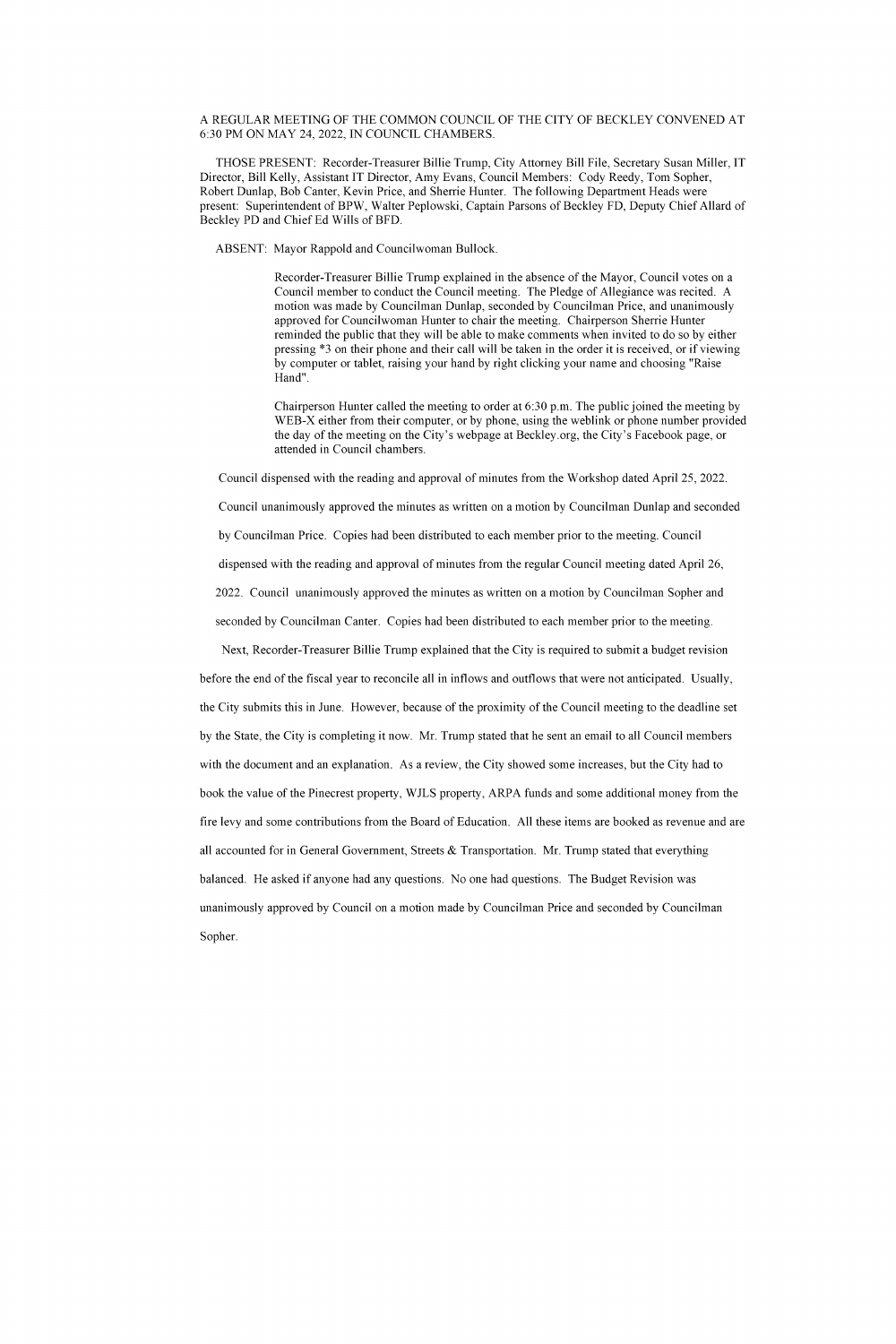The Fiscal Year Ending 2022 Budget Revision is incorporated into these minutes.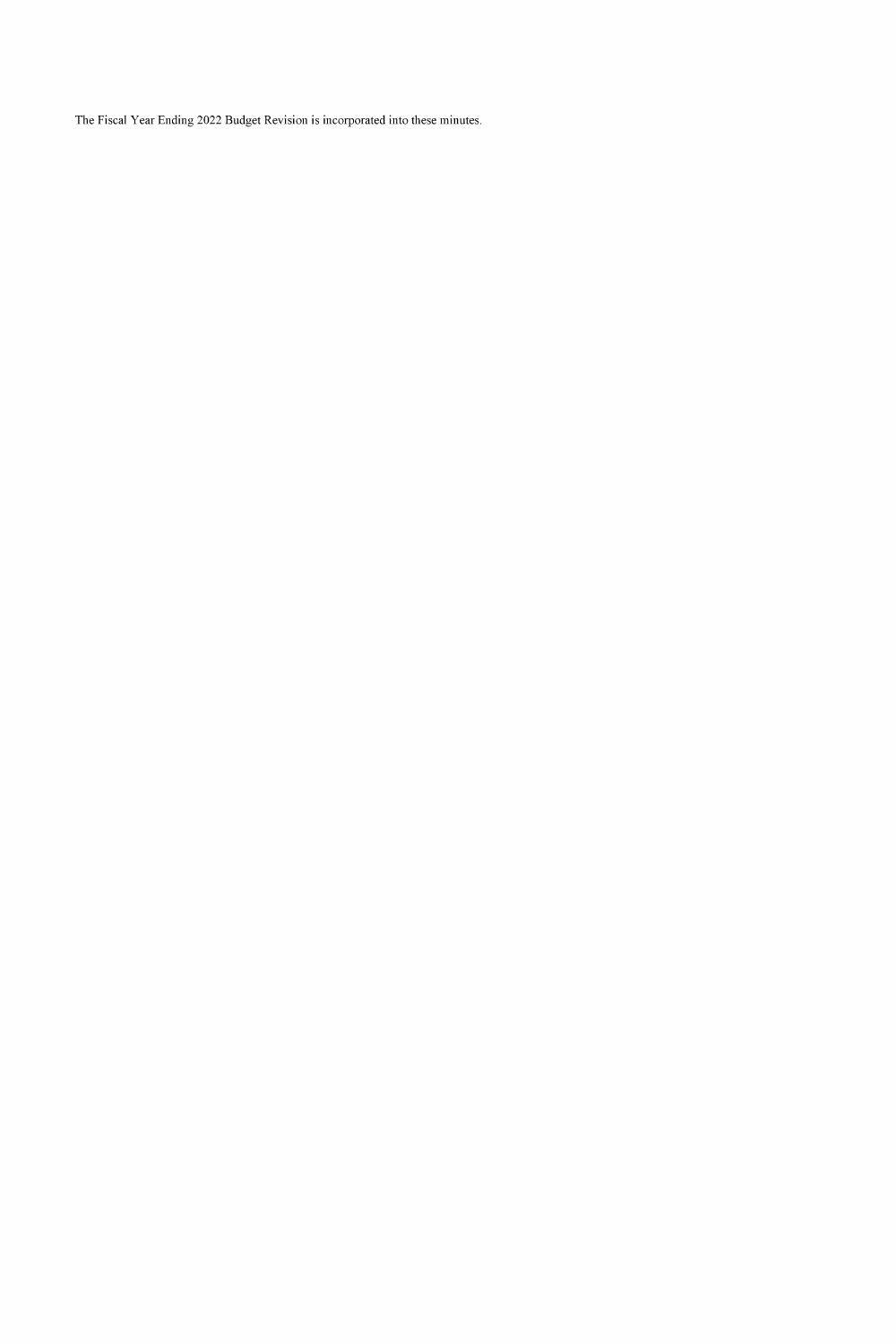Bids for park equipment and installation for Freedom Park (CDBG) were received and opened. The first was from Radford & Radford, Inc. for \$386,715.00. The second bid was from Game Time for \$249,999.56. The bids will be given to Recorder-Treasurer, Billie Trump, Board of Public Works Director, Jerry Stump, and the two Council members at Large, Councilwoman Hunter and Councilman Reedy to review for possible award at a later meeting. These bids are hereby incorporated into these minutes.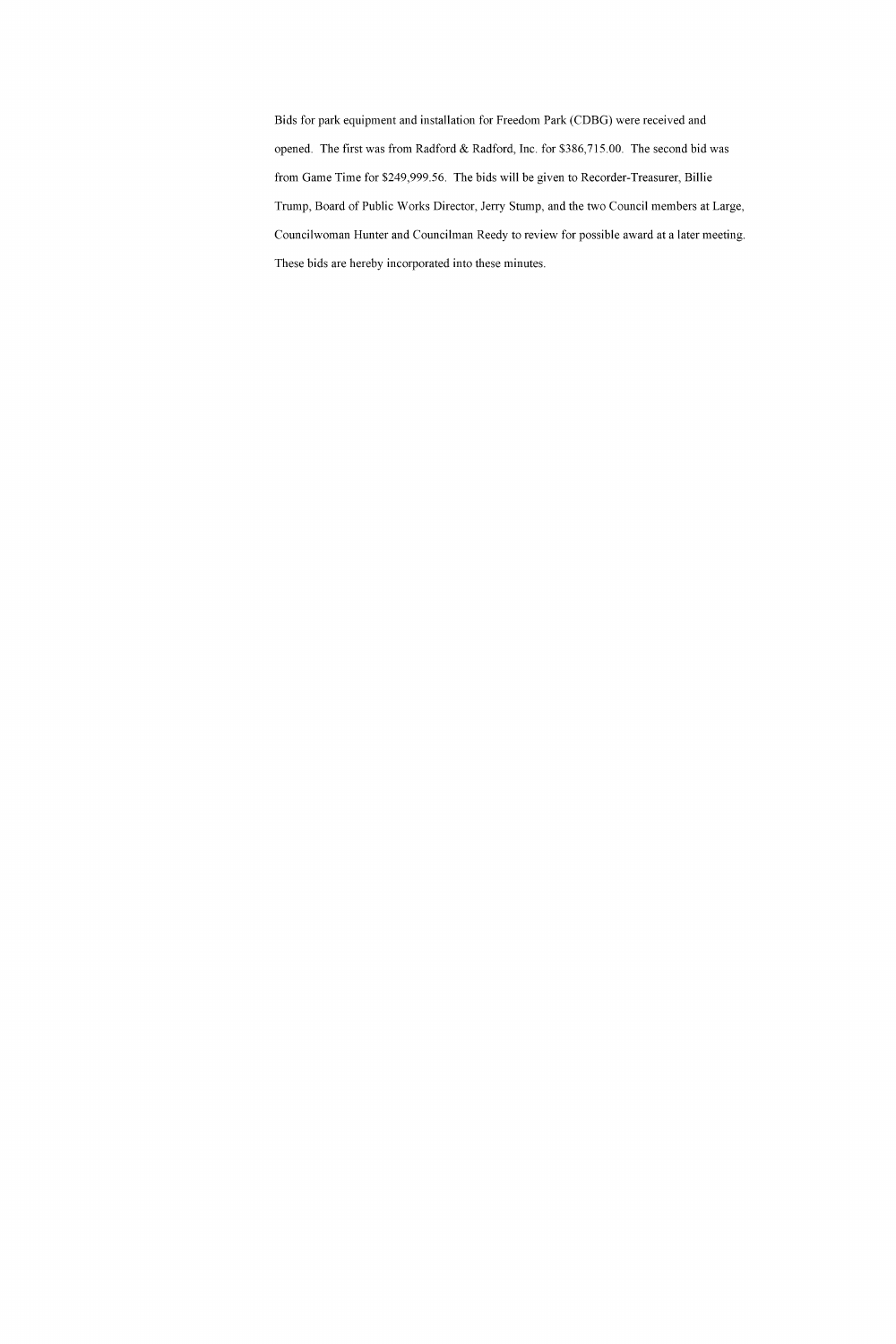The bids for the reconstruction of Nebraska, Washington,  $9<sup>th</sup>$  &  $10<sup>th</sup>$  Streets (CDBG) were received and opened. The first bid was from Asphalt Contractors Site Work, Inc. for \$249,392.00. The second bid was from Southern West Virginia Paving, Inc. for \$237,500.00. The bids will be given to Recorder-Treasurer, Billie Trump, Board of Public Works Director, Jerry Stump, and the two Council members at Large, Councilwoman Hunter and Councilman Reedy to review for possible award at a later meeting. These bids are hereby incorporated into these minutes.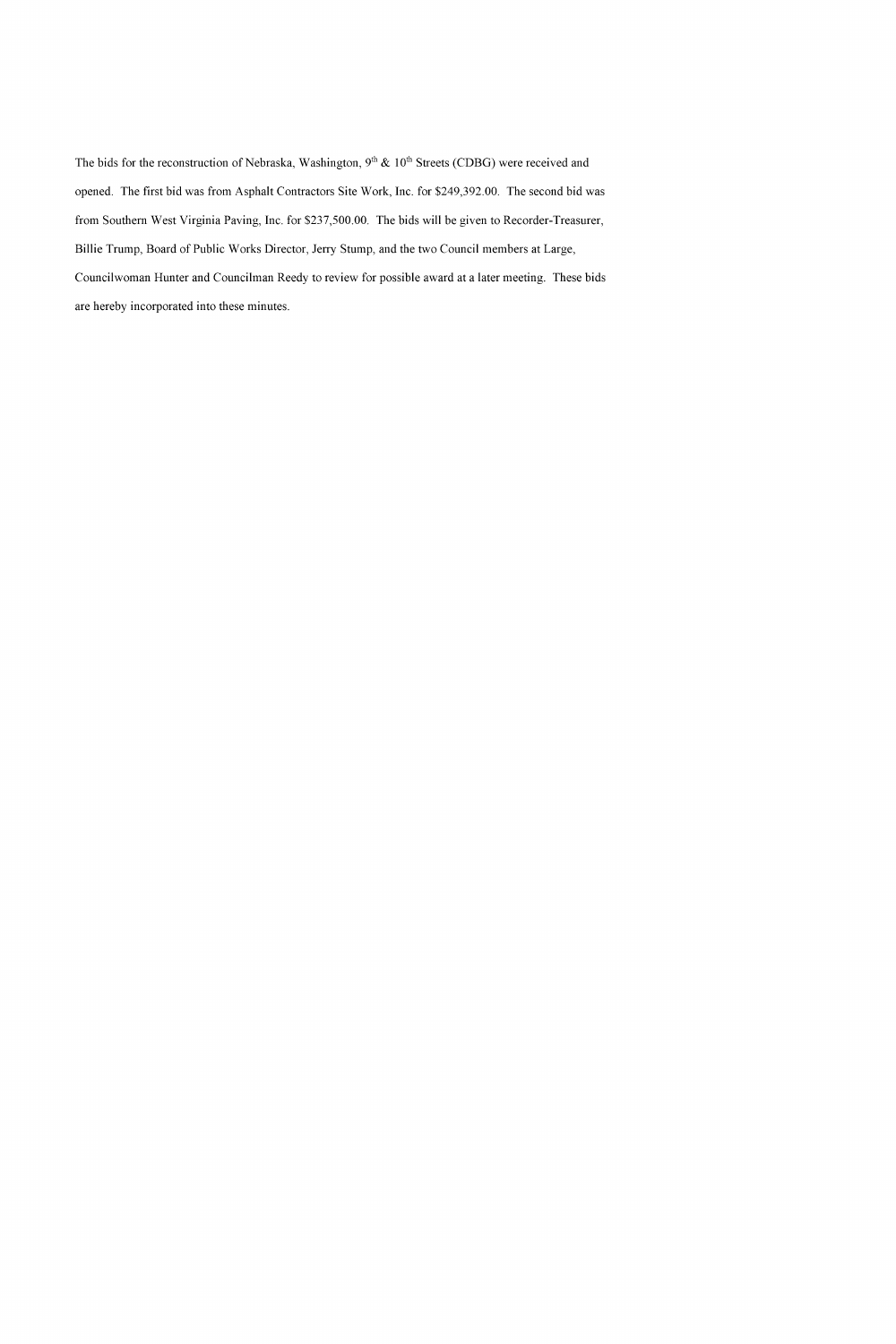The bids for the paving of the basketball court at the Scott Avenue Park (CDBG) were received and opened. The first bid was from Southern West Virginia Paving, Inc. for \$55,800.00. The second bid was from Exterior Services, Inc. for \$73,000.00. The bids will be given to Recorder-Treasurer, Billie Trump, Board of Public Works Director, Jerry Stump, and the two Council members at Large, Councilwoman Hunter and Councilman Reedy to review for possible award at a later meeting. These bids are hereby incorporated into these minutes.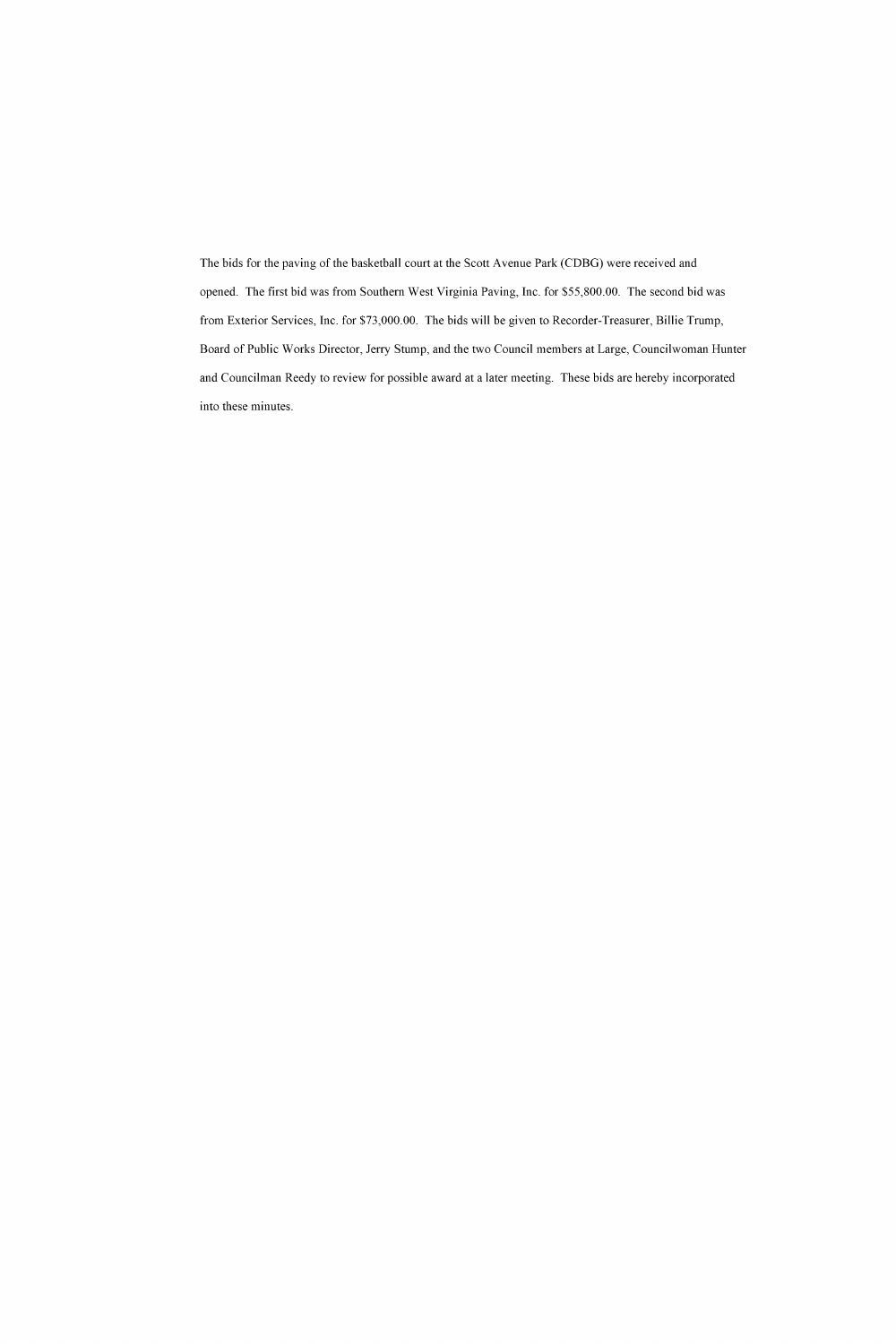The bids for the installation of recreation equipment, poured-in-place rubber surfacing and fencing for Scott Avenue Park (CDBG) were received and opened. The first bid was from Court Street Construction for \$250,000.00. The second bid was from Radford & Radford, Inc. for \$256,345.00. The bids will be given to Recorder-Treasurer, Billie Trump, Board of Public Works Director, Jerry Stump, and the two Council members at Large, Councilwoman Hunter and Councilman Reedy to review for possible award at a later meeting. These bids are hereby incorporated into these minutes.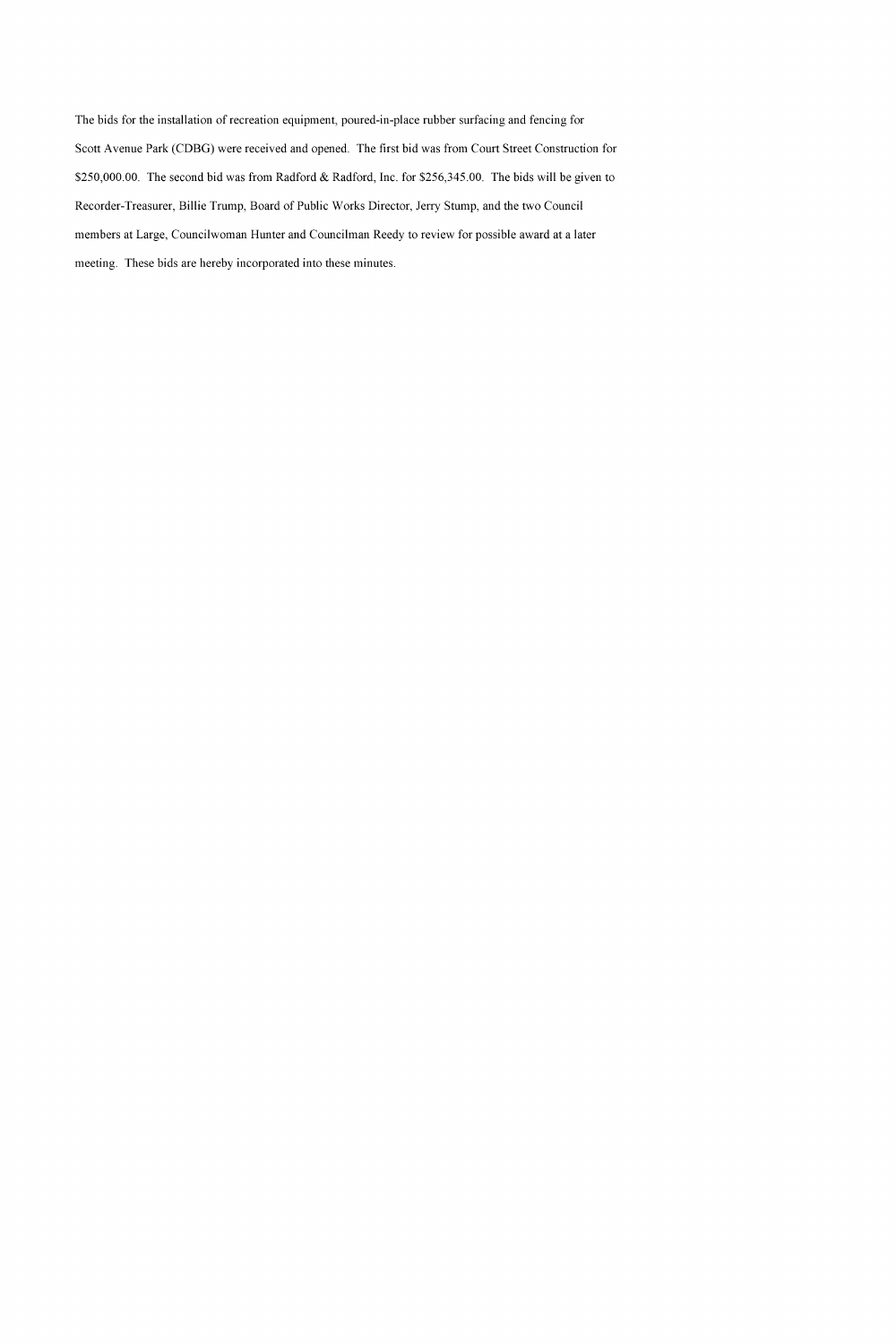There were no bids received to furnish gravel for Scott Avenue Park (CDBG).

Chairperson Hunter said that the City will advertise again asking for bids on this project. Next, Mr. File explained that the BSB (Beckley Sanitary Board) adopted a resolution at their May 11, 2022 meeting requesting the COBCC (City of Beckley Common Council) accept the donation of two parcels of real estate. The lots are described as lots 67 & 68 Sylvia, parcels 272 & 273 on tax map 40 of the Raleigh County Assessor's Office. These are parcels are directly impacted by work on the Sewer and Stormwater upgrade replacement project taking place in the S. Fayette Street, Koch Avenue and Dock Street area. There is no cost to the City. These parcels are being donated to the City at the request of the BSB. The resolution was unanimously approved by Council on a motion by Councilman Sopher and seconded by Councilman Price. This resolution is hereby incorporated into these minutes.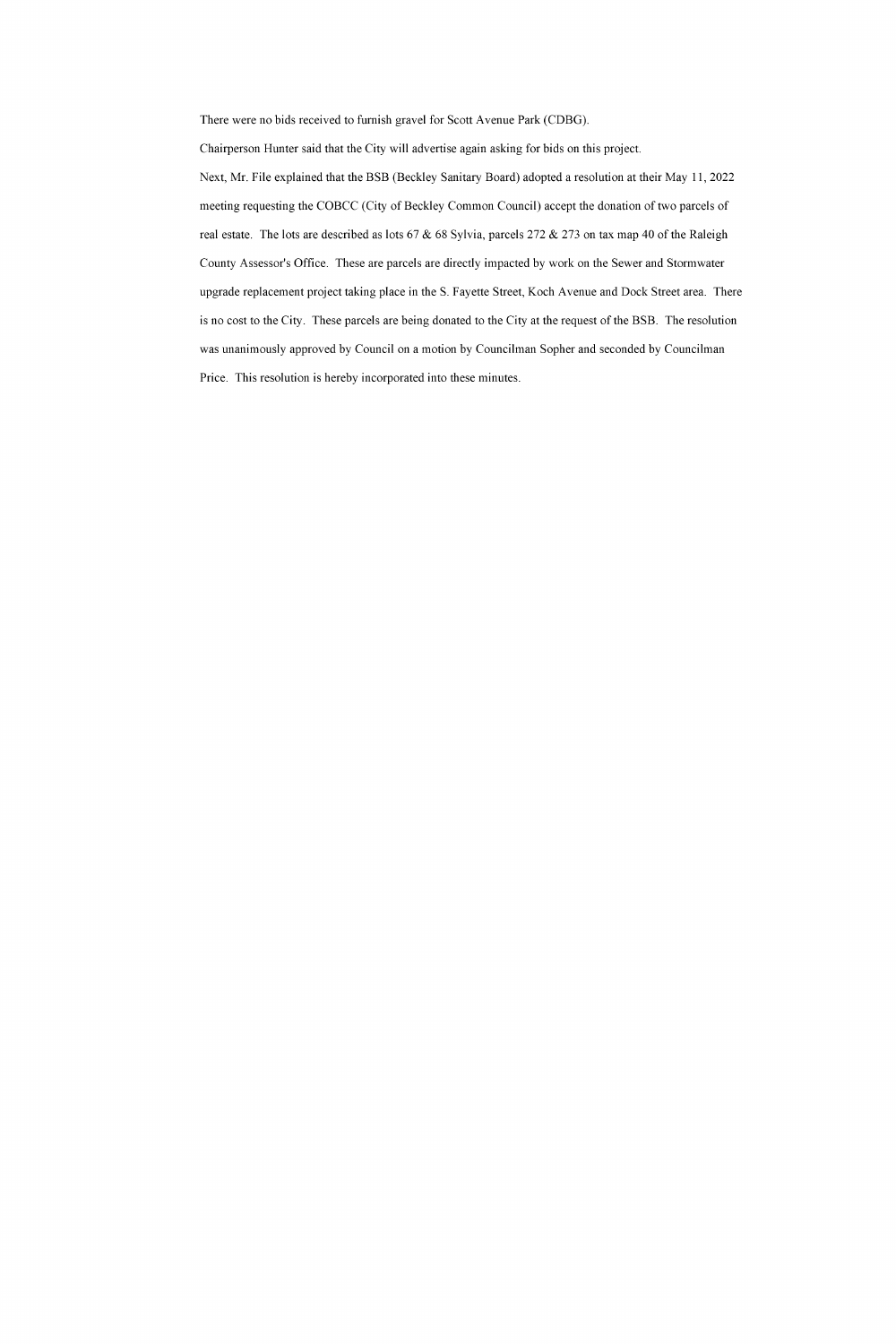Next was the award of bid to Southern West Virginia Paving, Inc. for asphalt, concrete, stone, and reinforcement rods. Southern West Virginia Paving Inc.'s bid consisted of: Base II or P&L I at \$92.50 per ton, Wearing I at \$97.50 per ton, Curb Mix at \$107.00 per ton, and Tennis Mix at \$107.00 per ton. Council unanimously approved this bid on a motion made by Councilman Reedy seconded by Councilman Price. A copy of this bid was incorporated into the Council meeting minutes dated April 26, 2022.

Councilman Sopher asked if the bid received from Southern West Virginia Paving, Inc. for asphalt, concrete, stone,  $\&$  reinforcement rods could be used as a bid to furnish gravel for the Scott Avenue Park. Mr. Trump said that he will check with the Consultants since CDBG funds are being used. He stated that CDBG bidding requirements are different than the City's bidding requirements. Mr. Trump said that if the City can demonstrate that it met all the bidding requirements of CDBG, the City may be able to do that. OLD BUSINESS: Councilman Reedy asked for an update on Stiffler Avenue. Mr. Trump said that one of the foundational things that must be done is the management of stormwater. He thinks Stormwater employees have been there to assess the problem. Mr. Trump said that he has contacted the Ethics Commission and the State Auditor's Office to determine the City's options to spend money on this issue. Councilman Sopher spoke about the attendance of the Bill Wither's event at the Beckley Intermodal Gateway (BIG). He said that it was a rainy afternoon and there was a nice crowd there despite the weather. He said the music was wonderful and there were vendors there. He supports this being an annual event. Councilman Sopher asked Mr. Trump for an update about hiring Lifeguards and asked if the pools will open for Memorial Day. Mr. Trump said that he and Leslie Baker, Director of Parks and Recreation will be meeting with the USA Pools of Delmarva which is the company that the City contracted with to staff and operate the pools. Mr. Trump said that as of now, he doesn't know if the pools will be open. He said hopefully the City can initially get the pool at Black Knight open because it requires fewer Lifeguards.

NEW BUSINESS: Councilman Dunlap asked if Council could request the Mayor hold a Workshop regarding the possibility of the City hiring a City Manager. He would like for Council members to answer questions with a sense of finality of yes, the City is going to hire a City Manager or no, the City is not going to hire a City Manager and elaborate with specific reasons. Councilman Sopher agreed. He said this is somewhat like a "mid-term" because it is not an election year and therefore now is a good time to discuss this subject. Chairperson Hunter thanked Beckley Beautification and the Board of Public Works for their work on making the City a pretty place with the flowers they've recently hung and all the pretty

flower beds.

PUBLIC COMMENTS: Chairperson Hunter reminded those logging on or calling in by phone how to comment. No one was online to make public comments. However, there were three citizens that attended the meeting and commented. The first was Ms. Carter. She lives on "G" Street and asked when the mud and dust will be cleaned up and when will the street be repaired. Councilman Dunlap validated her concerns and explained that there has been heavy equipment in and out that would damage new asphalt and perhaps maybe that it why the street has not yet been repaired. Chairperson Hunter said that she will speak to BPW Director, Jerry Stump regarding this. Chairperson Hunter asked Ms. Carter if she would share her contact number with her after the meeting. Reverend Neighbors spoke representing the East Beckley Bulldogs football team in the East Beckley area. He explained that they previously had a team, but it folded.